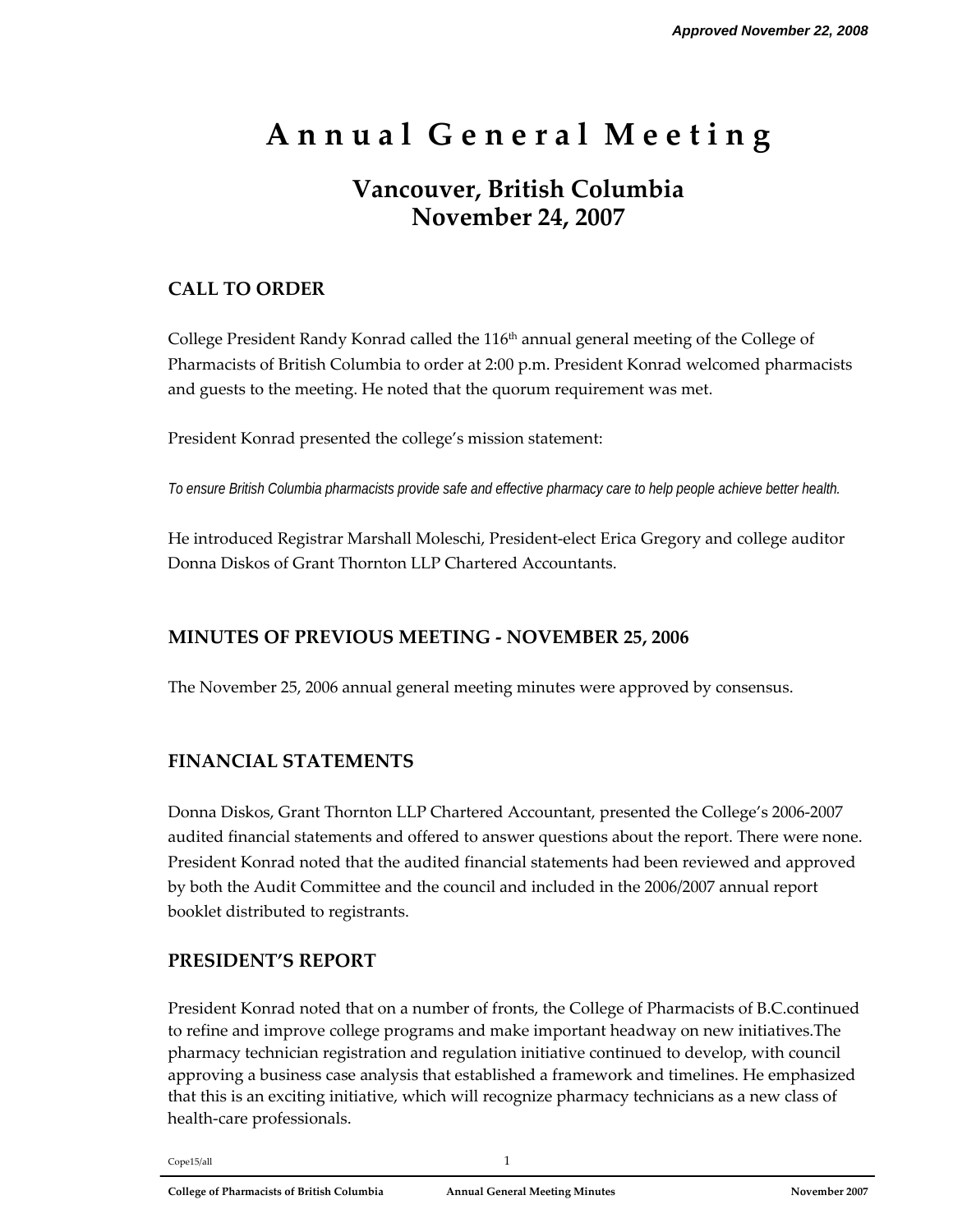President Konrad reported that the college also actively participated in the provincial government's eHealth and eDrug initiatives. The college staff has evolved as well, with the college welcoming Suzanne Solven as deputy registrar. Suzanne's background in government administration is an invaluable addition to the collective skill set.

President Konrad personally thanked each college registrant who provide innumerable pharmacy services every day in B.C., and in doing so, underscores the positive results provided to patients, and the trust they place in the profession.

## **REGISTRAR'S STATISTICAL REPORT**

The registrar reviewed portions of his statistical report, noting that there was a net increase of 36 licensed pharmacies with 18 closures and 56 openings. At the end of February 2007, there were 1,011 licensed pharmacies, of which 70 were hospital pharmacies and 941 were community pharmacies. There were 4,066 registered pharmacists at the end of February 2007. Eighty‐nine pharmacists registered in BC under the terms of the Mutual Recognition Agreement, and 68 internationally trained and eight pharmacists from other provinces and territories also registered in the province during the fiscal year.

He also recognized staff that work with him at the college and thanked them for their contributions to the college's successful operations.

## **ANNUAL REPORT**

President Konrad invited comments or questions regarding the 2006/2007Annual Report, which had been mailed to registrants earlier. There were none.

## **REPORT OF COUNCIL ELECTIONS**

- Elections were held in District 1, 3, 5 and 7.
- Agnes Fridl Poljak was elected in District 1.
- Barry Wilson was re‐elected to District 3
- Chris Hunter was elected to District 5.
- Dennis Primmett, District 7, won by acclamation.

President Konrad presented District 1 councillor‐elect Agnes Fridl Poljak, District 5 councillor‐ elect Chris Hunter, District 7 councillor‐elect Dennis Primmett and government appointee John Scholtens with councillor lapel pins.

Cope15/all 2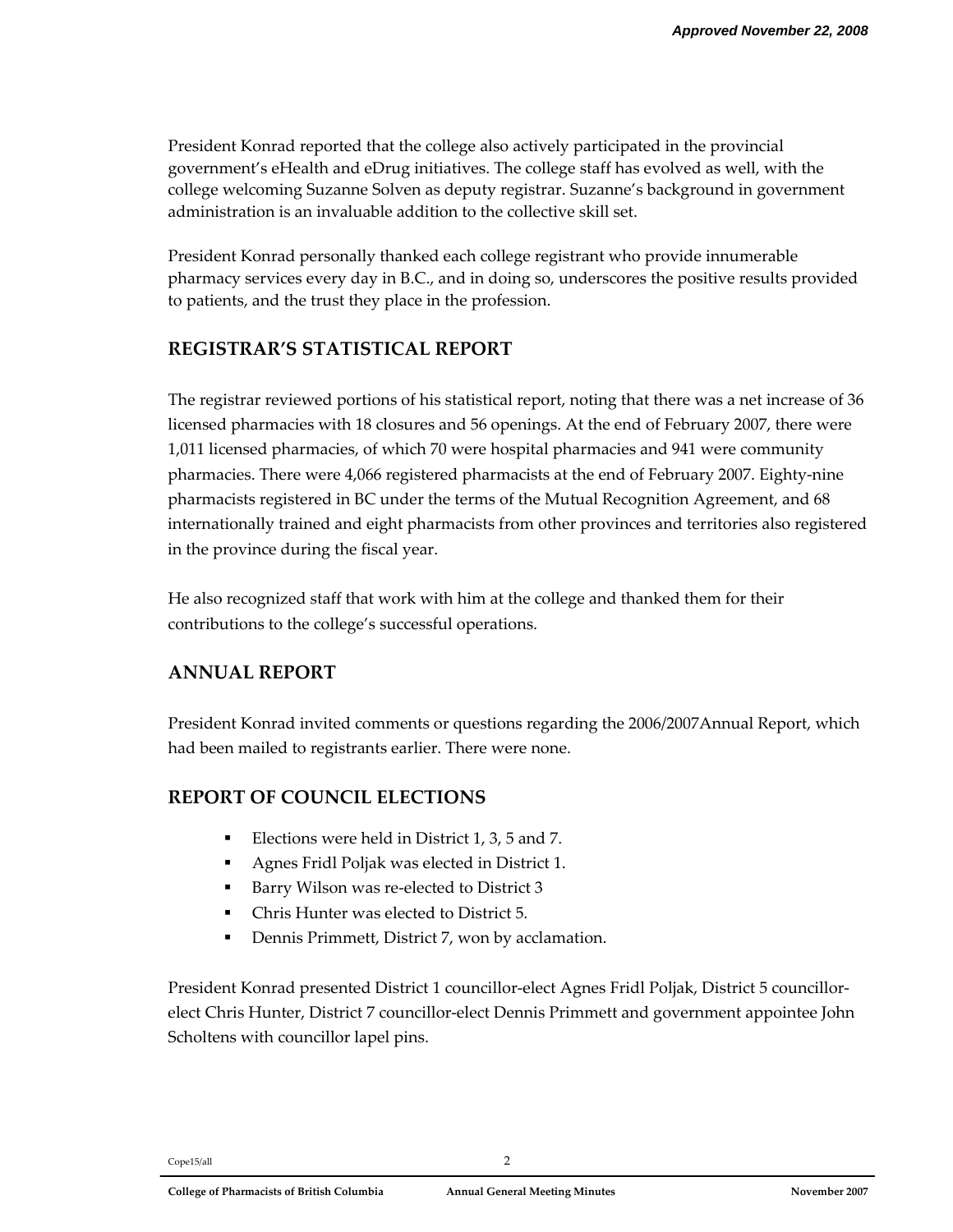The 2007 – 2008 councillors were introduced to the annual general meeting participants:

| Agnes Fridl Poljak        | District 1                                    |
|---------------------------|-----------------------------------------------|
| Bev Harris                | District 2                                    |
| Barry Wilson              | District 3                                    |
| Erica Gregory - President | District 4                                    |
| Chris Hunter              | District 5                                    |
| James Kim                 | District 6                                    |
| Dennis Primmett           | District 7                                    |
| Dr. Robert Sindelar       | Dean, Faculty of Pharmaceutical Sciences, UBC |
| Margaret Cleaveley        | Government Appointee                          |
| Marina Ma                 | Government Appointee                          |
| Michael MacDougall        | Government Appointee                          |
| John Scholtens            | Government Appointee                          |

### **CERTIFICATES OF RECOGNITION**

President Konrad presented Carol Gee and Rita Thomson with a Certificate of Recognition for their terms as councillors for the College of Pharmacists of British Columbia.

President Konrad was recognized with a Certificate of Recognition award for his term as councillor for the College of Pharmacists.

#### **AWARDS**

#### **Five Star Pharmacist**

This award recognizes a BC pharmacist who exemplifies the standards outlined in the *Framework of Professional Practice*, demonstrates leadership in advancing the role of the pharmacist as the health care team's medications management expert, and is a model for other BC pharmacists.

Rob Williamson was presented with the Five Star Pharmacist award (unable to attend).

#### **Award of Excellence in Hospital Pharmacy**

This award is given to a BC pharmacist who demonstrates excellence by means of an outstanding contribution in the field of hospital pharmacy practice on a one‐time or ongoing basis. The award honours a pharmacist who enhances the recognition of pharmacists as medication management experts.

Greg Atherton was presented the Award of Excellence in Hospital Pharmacy Practice.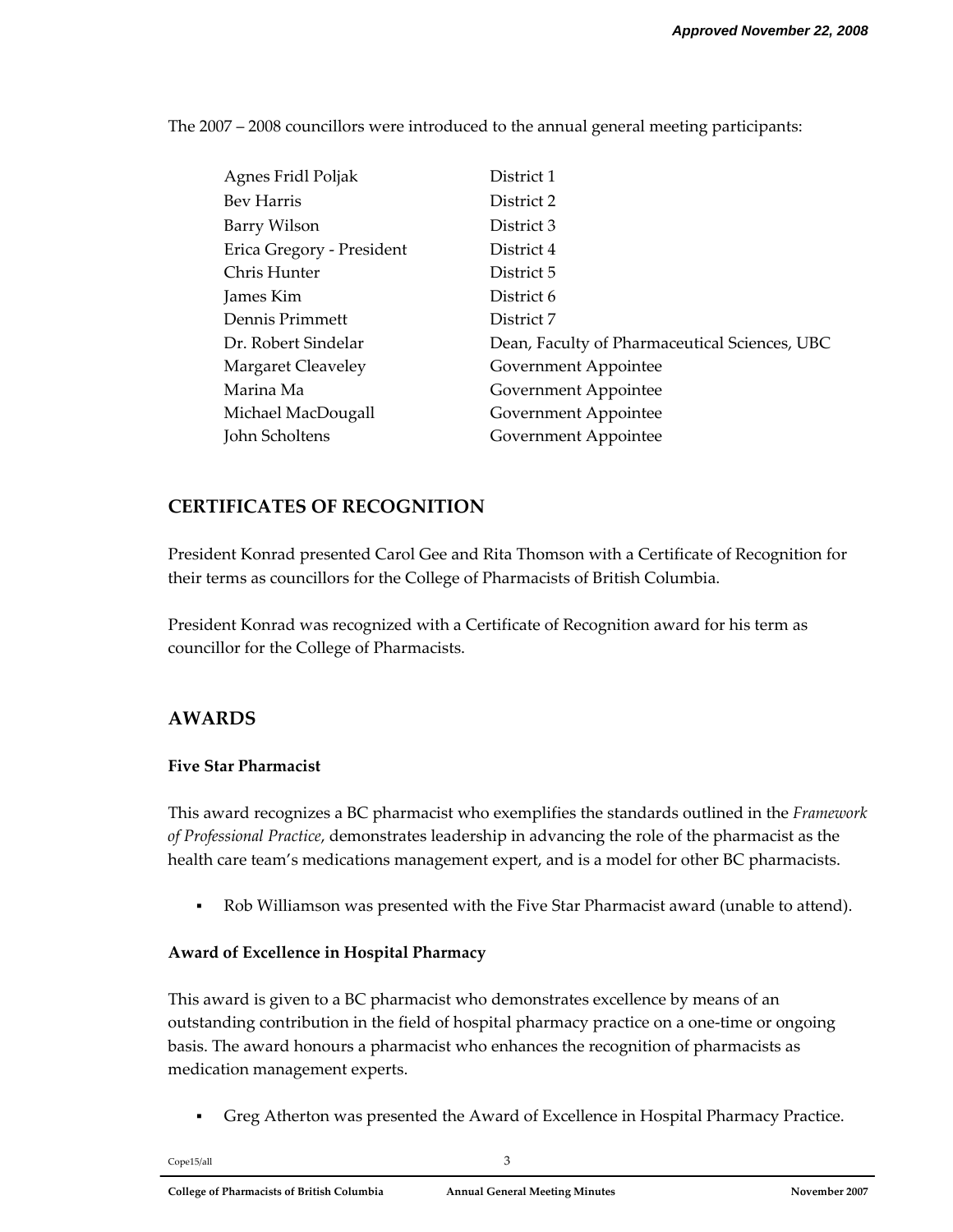#### **Award of Excellence in Community Pharmacy Practice**

This award is given to a BC pharmacist who demonstrates excellence by means of an outstanding contribution in the field of community pharmacy practice on a one‐time or ongoing basis. The award honours a pharmacist who enhances the recognition of pharmacists as medication management experts.

Ada Poon was presented the Award of Excellence in Community Pharmacy Practice.

#### **Award of Excellence in Long‐term Care**

This award is given to a BC pharmacist who demonstrates excellence by means of an outstanding contribution in the field of long‐term care pharmacy practice on a one‐time or ongoing basis. The award honours a pharmacist who enhances the recognition of pharmacists as medication management experts.

■ The nominations received for the Award of Excellence in Long-term Care Pharmacy Practice did not meet the criteria, so the award was not presented this year.

#### **Volunteer Honour Roll – Gold Certificate**

One Gold Certificate is awarded each year to a College volunteer who has made an outstanding contribution to the profession during the year as a result of their volunteering.

Kathy McInnes was presented the Volunteer Honour Roll Gold Certificate.

#### **Past President's Plaque**

President‐elect Erica Gregory presented President Randy Konrad with the Past President's Plaque.

## **RESOLUTIONS**

President Konrad explained that decisions made at the meeting regarding resolutions are advisory in nature and that the college council is not bound by the outcome, due to its responsibilities to its primary stakeholder (the citizens of the province) and the potential for conflict with the interests of college registrants. Both resolutions will be agenda items for the next council meeting in February of 2008.

 $Cope15/all$  4